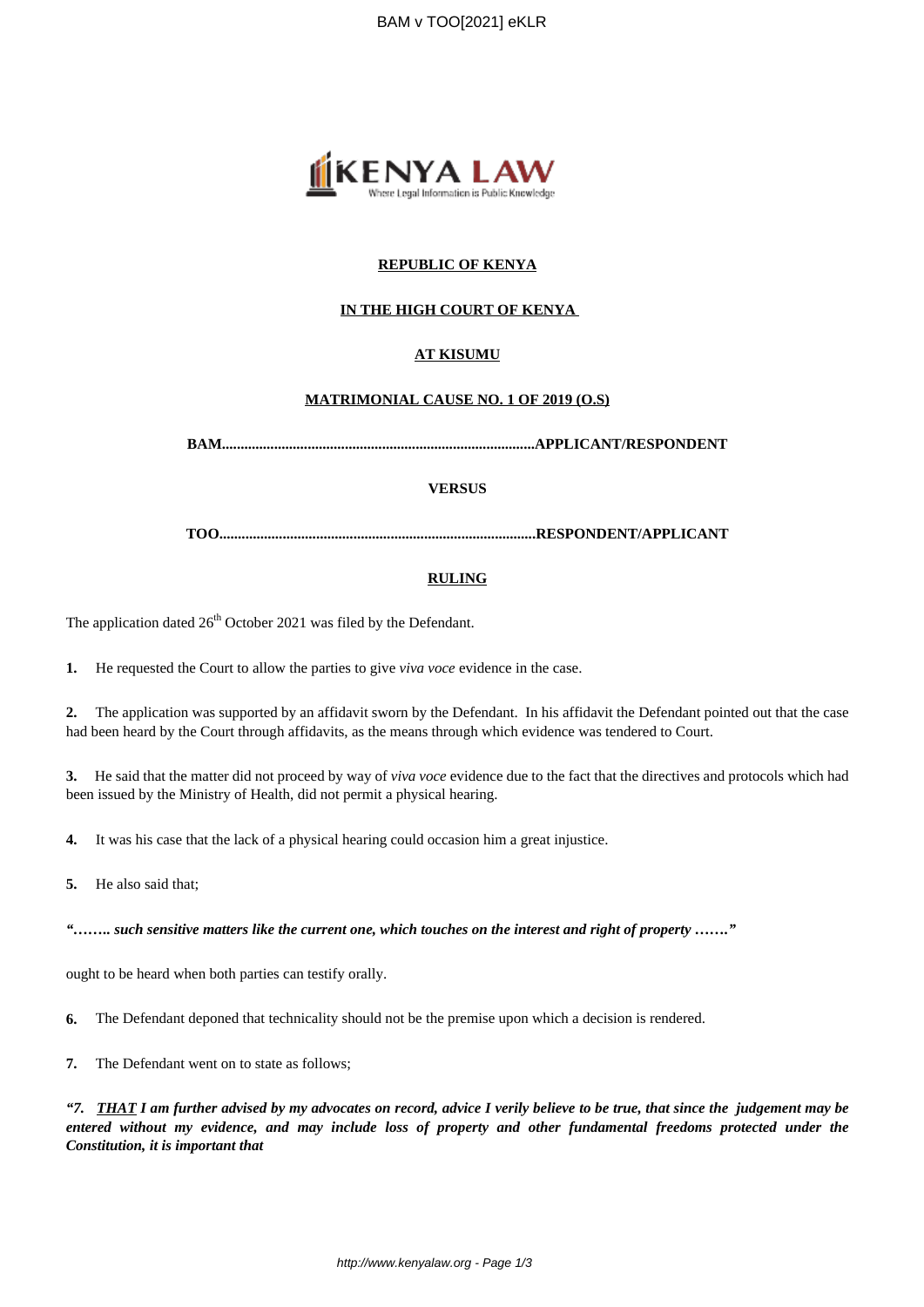### BAM v TOO[2021] eKLR

*I am given sufficient opportunity to defend myself and that all documents that may absolve myself are not also admitted to evidence and that the rights enshrined under Article 50 of the Constitution are scrupulously adhered to."*

**8.** When canvassing the application, the Defendant said that because the parties did not orally address the Court, the parties may not have adequately addressed their issues.

**9.** He pointed out that at the material time, he was in the Sudan, where he was working. Having returned to Kenya, the Defendant wished to address the matter substantively.

**10.** But he also pointed out that he had no intention of changing either his Replying Affidavit or the Submissions.

**11.** In answer to the application the Plaintiff submitted that the parties were given a reasonable opportunity to be heard.

12. I have given due consideration to the application. I note that on 11<sup>th</sup> December 2019, Miss Mwalo advocate, who was representing the Applicant in the substantive action, told the Court that she was agreeable to Issues which had been drafted by the Respondent.

**13.** She also told the Court that the parties had the intention of relying on their respective affidavits.

**14.** It was on the basis of that information that the Court directed that the Originating Summons herein, be heard through affidavit evidence.

**15.** The Court then set the case for hearing on 20<sup>th</sup> February 2020.

**16.** However, on the said scheduled hearing date, both parties required more time, so that they could file and exchange their respective Bundles of Documents, together with Witness Statements.

17. It is noteable that whilst the Defendant was reported to be out of the country as at 20<sup>th</sup> February 2020, on 17<sup>th</sup> November 2020, Mr. Miller advocate informed the Court that the Defendant was in Kisumu. On the said  $17<sup>th</sup>$  November 2020, the Defendant's advocate told the Court there was an agreement, that they would file submissions.

**18.** Miss Abir, the learned advocate for the Applicant also told the Court that the parties had agreed to rely on their respective affidavits and documents.

**19.** In the light of the consensus between the parties, the Court directed them to file their respective submissions.

20. By 26<sup>th</sup> January 2021, the Applicant had not yet filed her submissions. And although she did not attend Court on that date, the learned advocate for the Respondent informed the Court that he had no objection to having the Applicant allowed more time to file her submissions.

**21.** From the foregoing record of the proceedings, it is crystal clear that it is not the Court that imposed upon the parties, the decision to have the evidence adduced through affidavits.

**22.** It is also clear that the Respondent was already back in the country before the parties consented to file their submissions.

**23.** In the event, I find that it was not just because the Respondent was out of the country that the hearing proceeded on the basis of affidavit evidence.

**24.** It is a matter of common notoriety all over the world, that the Corona Pandemic has affected the way things are done in every sphere of life.